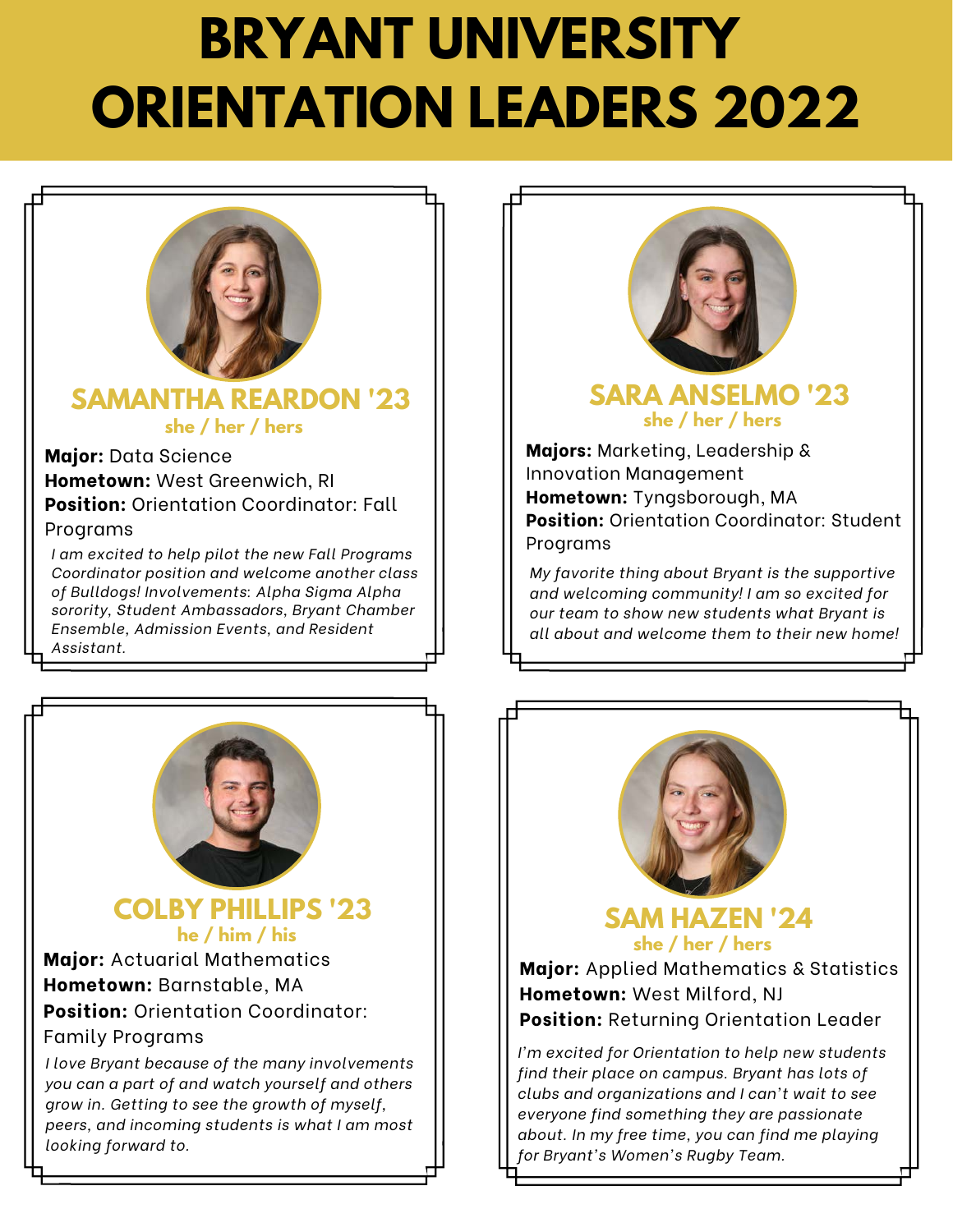

# **GABRIEL MULLINGS '25 he / him / his**

#### **Major:** Finance **Hometown:** Dorchester, MA **Position:** Orientation Leader

*I love the people I've met at Bryant and the amazing community we have. I'm excited to be a positive influence and to really have an impact on the new students' college experience.*



### **CAT HARRIS '24 she / her / hers**

#### **Majors:** Global Studies, Politics & Law **Hometown:** Arlington, MA **Position:** Orientation Leader

*I have really found my home here and have met so many great people and made wonderful memories due to our community. Involvements: Student Government, Mock Trial, Velocity Dance Team, Model UN, Student Ambassadors, Resident Assistant and AIC Visit Team.*



# **DAN IARALOV '25 he / him / his**

**Major:** Entrepreneurship **Hometown:** South Boston, MA **Position:** Orientation Leader

*I love Bryant because of the strive for innovation and success, and the connections that I have made and know I will make in my future here! I am excited to meet all of the incoming students and show you all how great Bryant is!*



# **LEXI BRANDAO '24 she / her / hers**

**Major:** Applied Economics **Hometown:** North Smithfield, RI **Position:** Orientation Leader

*I love the close-knit community and many opportunities and clubs at Bryant. I am so excited to meet all the incoming students! I am also part of the Bryant Bottom Line and I love to sing!*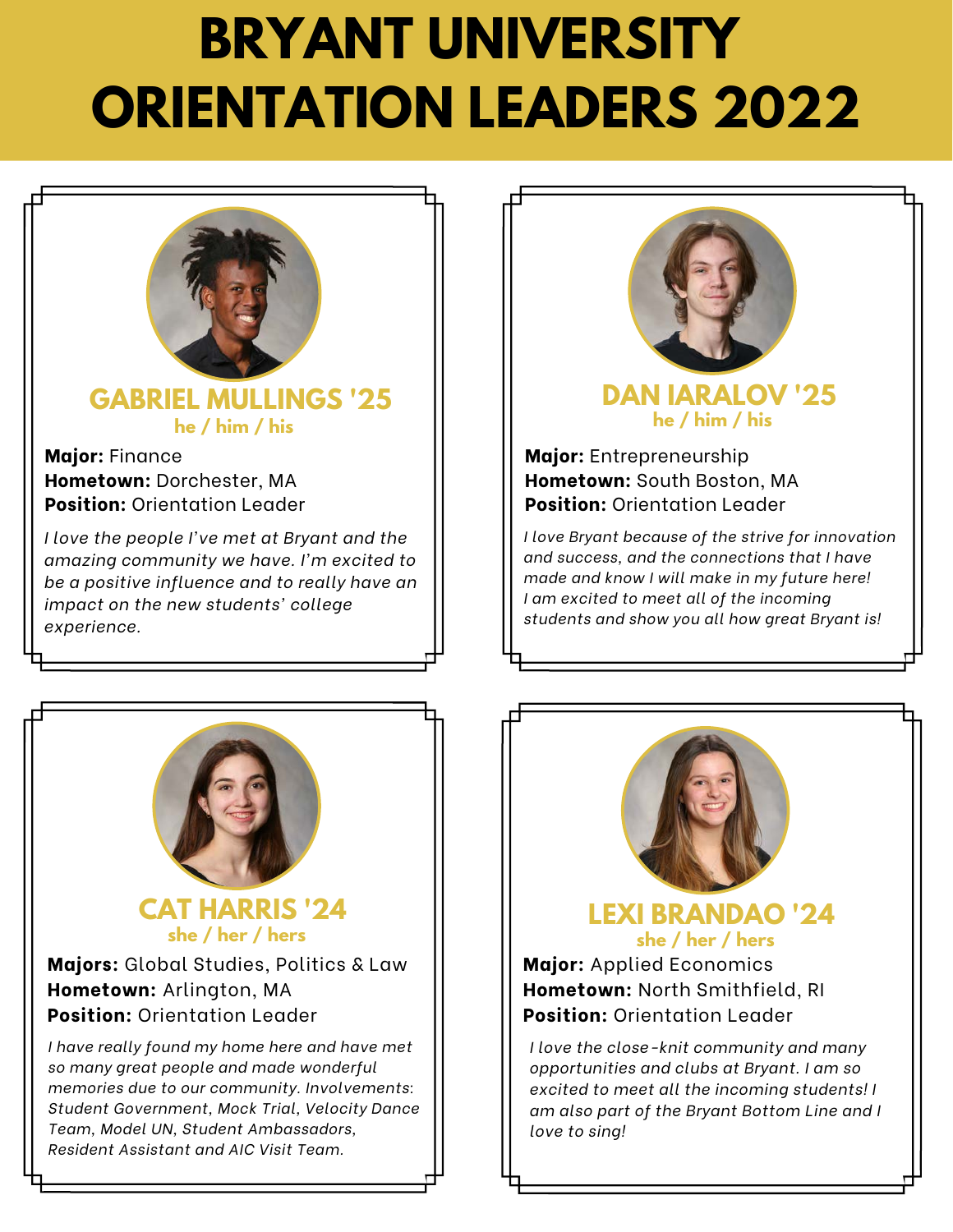

**SAM POLLACK '23 he / him / his**

**Major:** Applied Mathematics & Statistics **Hometown:** Foxboro, MA **Position:** Orientation Leader

*I love the supportive community and beautiful campus we have here at Bryant. I'm excited to work with my fellow OL staff and meet the incoming Bulldogs! Involvements: Bryant Recreation, Student Support Network, Relay for Life, and Think Tank.*



**Majors:** Team & Project Management, Environmental Science **Hometown:** Easton, CT **Position:** Orientation Leader

*I love the how easy it is to get involved on campus! Involvements: SustainUS, Best Buddies, Panhellenic Council, Honors Program, SAA, Velocity Dance Team, AMICA Career Advocate, Student Ambassadors.*



**CHAR DUNN '25 they / them / theirs**

**Major:** Accounting **Hometown:** Hillsborough, NC **Position:** Orientation Leader

*My favorite season on campus is Spring when all of the colorful lawn chairs are out around the pond. I am super excited to meet new students! Involvements: Bryant Players, Bryant Pride, Student Ambassadors, and Bryant Hillel.*



**CONOR KINCAID '25 he / him / his**

#### **Major:** Business Undecided **Hometown:** Westborough, MA **Position:** Orientation Leader

*I love all the opportunities to get involved and meet new people here at Bryant. I am most excited to meet all the new students and have a lot a fun at Orientation! Involvements: Collegiate Entrepreneur's Organization, Student Honors Council, and Student Ambassadors.*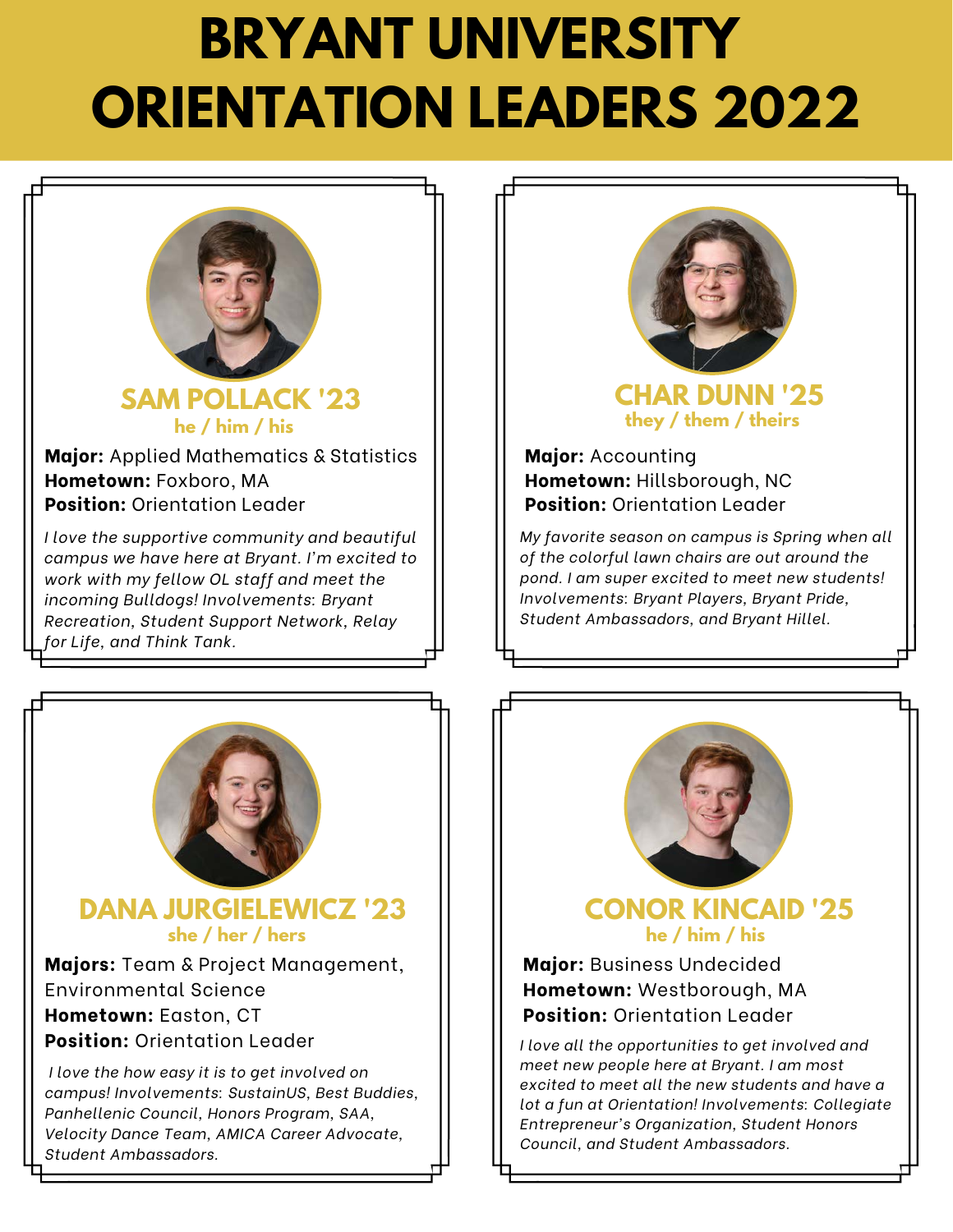

# **HAILEY OLSHEFSKY '25 she / her / hers**

**Major:** International Business **Hometown:** Garden City, NY **Position:** Orientation Leader

*I'm a part of the Bryant Women's Rugby Team and I love the inclusive and engaging community here at Bryant. I'm so excited to meet the incoming students during Orientation!*



### **JOE BOUCHIE '23 he / him / his**

**Majors:** Acturaial Mathematics **Hometown:** Manchester, CT **Position:** Orientation Leader

*I'm involved with Actuarial Association, Bryant Think Tank, and Esports. I'm looking forward to welcoming the new class and helping them make the most out of their time at Bryant.*



## **JANET ASSELIN '24 she / her / hers**

**Major:** Business Undecided **Hometown:** Springfield, MA **Position:** Orientation Leader

*On campus, I am involved in Sustainability Club and I am a sister of the sorority Tri Sigma. I love Bryant because of its community that, over the years, has become family to me. I am excited to pass my knowledge to incoming students and meet everyone!*



## **she / her / hers JANELL GAMBOA '25**

**Major:** Business Undecided **Hometown:** Rehoboth, MA **Position:** Orientation Leader

*I am involved in Woke Athletes, Black Women's Blueprint, and Thrive Magazine. The CDI (Center for Diversity and Inclusion) is one of my favorite hangout spots at Bryant. I am excited to meet the incoming students!*